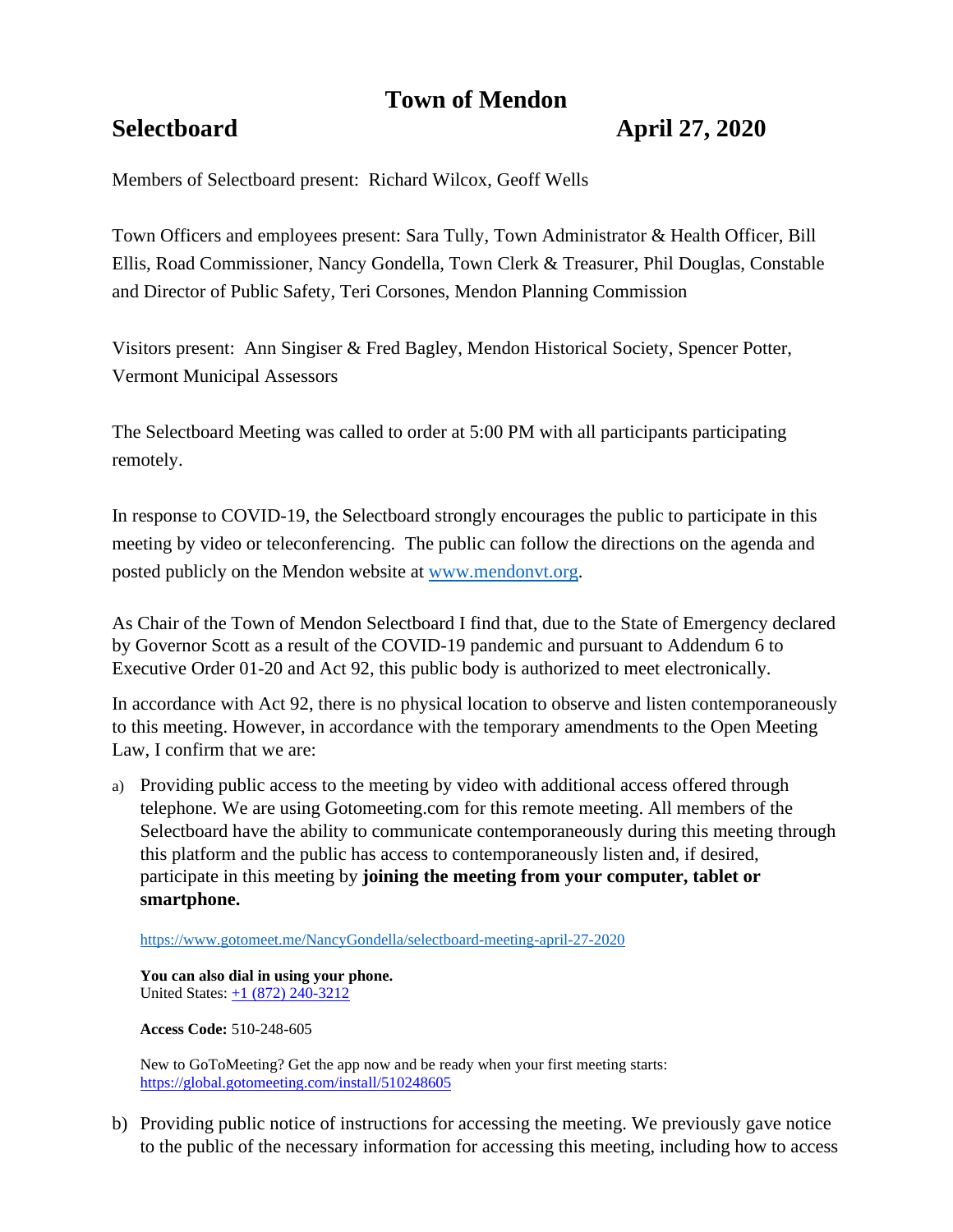the meeting using telephone and video in our posted meeting agenda. Instructions have also been provided on the town website at: www.mendonvt.org.

- c) Providing a mechanism for the public to alert the public body during the meeting if there are problems with access. If anybody has a problem, please *e-mail mendonclerk@comcast.net* and
- d) Continuing the meeting if necessary. In the event the public is unable to access this meeting, it will be continued to a time and place certain.

Please note that all votes taken during this meeting that are not unanimous will be done by roll call vote, in accordance with the law.

Let's start the meeting by taking a roll call attendance of all members participating in the meeting.

Roll call: Richard Wilcox and Geoff Wells

Agenda: R. Wilcox moved to approve the agenda with the addition of FEMA. Motion seconded by G. Wells. The Selectboard unanimously approved the motion.

## Administrative Matters

*Selectmen's Orders* were reviewed. Motion by R. Wilcox to approve the General Fund pay order in the amounts of \$27,596.28, \$533.93 and \$242.00. Motion seconded by G. Wells. The Selectboard unanimously approved the motion.

Motion by R. Wilcox to approve the Payroll Warrant for the period ending 04/18/2020 for a gross payroll amount of \$10,576.78. Motion seconded by G. Wells. The Selectboard unanimously approved the motion.

Minutes of Previous Meeting: R. Wilcox moved to approve the minutes of April 13, 2020. Motion seconded by G. Wells. The Selectboard unanimously approved the motion.

### Business

*AT&T Status* AT&T conducted the balloon test on Saturday April 25, 2020. The notification of the balloon test was received in the mail delivered on Monday, April 27,2020 with a postmark of April 23, 2020. AT&T informed the Selectboard that they would be conducting the balloon test on April 25<sup>th</sup>. The Selectboard posted this information on the town's website and Facebook page to inform the public of corrected information as three different dates were published in the Rutland Herald. The Selectboard did not organize and dispatch town staff and officials to witness the balloon test as originally planned as it is a direct violation of the Governors Safe Home Stay Safe executive orders. The town encouraged the public to witness the balloon test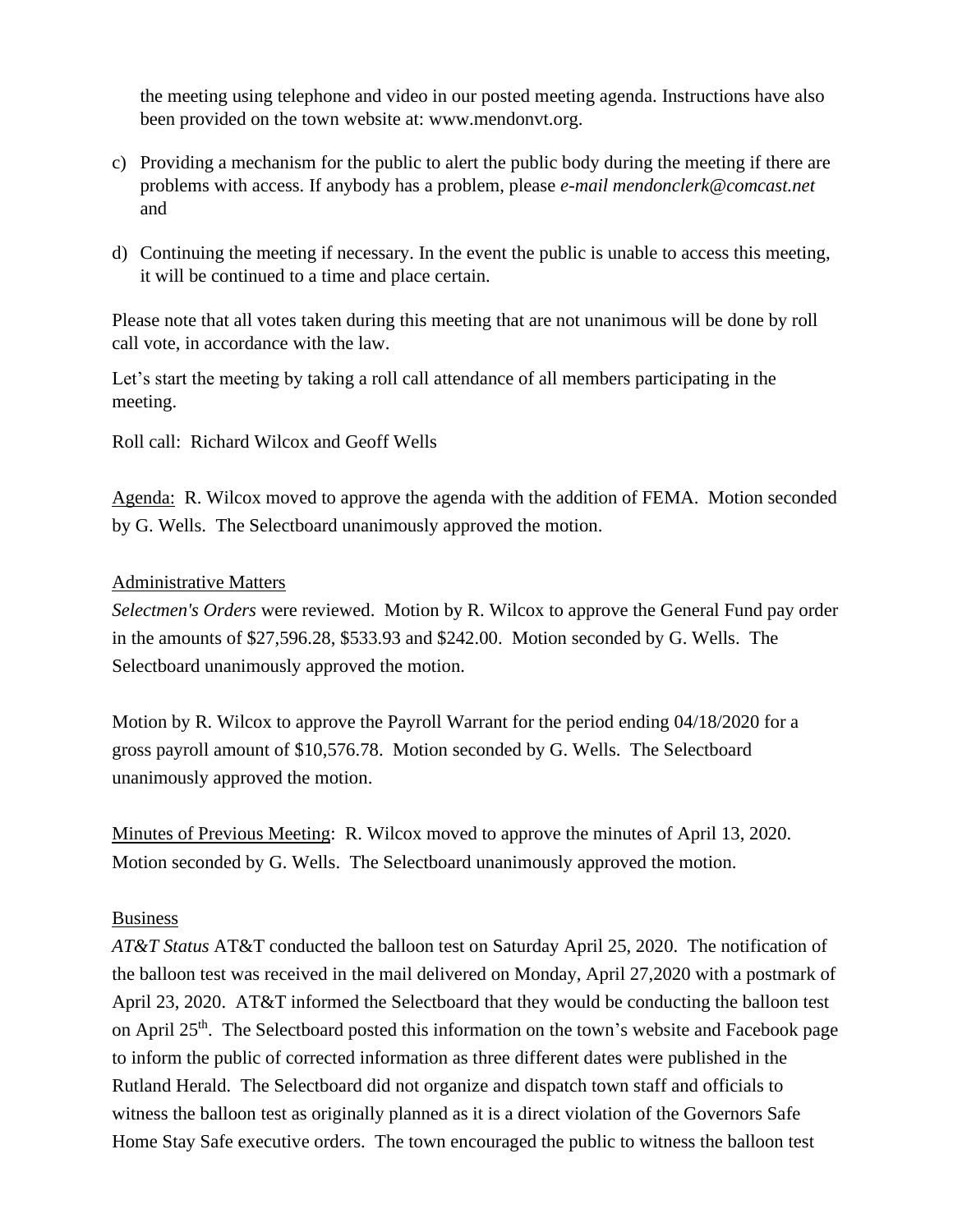from their own property, but did not encourage the public to view the balloon from various places along public highways in Mendon. The Selectboard has repeatedly asked AT&T to request an extension from the Public Utility Commission to their May 6<sup>th</sup> deadline. The Selectboard directed S. Tully to again send this request to Will Dodge, representing AT&T from Downs, Rachlin and Martin PLLC. The Selectboard agreed to file a request for an extension with the PUC in order to allow the residents of Mendon the ability to express support or opposition to the project after the ability to review accurate information regarding the project. T. Corsones asked is she could reach out to Jim Porter that works for the state in advocacy. The Selectboard encouraged this contact.

*Old Town Hall Park* The request for proposal timeline was discussed in reference to the current executive orders issued by Governor Scott which have changed since the last Selectboard meeting. The Selectboard approved the request for proposal to be publicly advertised by May 1<sup>st</sup>, bids are due May 18<sup>th</sup> with a pre-bid meeting May 11<sup>th</sup>. Construction to be completed by September  $15<sup>th</sup>$ .

#### *COVID-19 Response & Town Government Operations*

*Financial Update* N. Gondella reported that current expenses related to COVID-19 are \$8,500. Before the Town Office can be opened to the public, plexiglass will be installed at the counter. Hand sanitizer and thermometers are difficult to located, but will be ordered.

*Operations* S. Tully presented an updated memo to employees regarding required COVID-19 training to be completed by May  $4<sup>th</sup>$  as well as other required safety guidelines from Addendum 11 of the Executive Order. The Selectboard approved the memo for distribution.

*VTel* has offered a free router to allow for internet connections in the parking lot of the Town Office. N. Gondella will contact VTel for the specifics.

*Tax Assessors Contract* S. Potter had submitted a request for the town to request proposals for the 2020-2021. The Selectboard invited S. Potter to discuss this request as the budget has already been determined for the 2020-2021 fiscal year. S. Potter discussed that he has never been asked by the town to provide input into the budget process and he was unprepared to provide financial recommendations at this meeting. The Selectboard invited him to come back on May  $11<sup>th</sup>$  to be able to discuss this issue further.

*Rutland County Sheriff Contract* The Selectboard is concerned about the 2020-2021 budget with anticipated decreased revenue and the possibility of the need to reduce expenses. The Selectboard requested D. Wilcox, P. Douglas and S. Tully to set up a meeting to discuss with Sheriff Fox. The term of the current contract ends June  $30<sup>th</sup>$ .